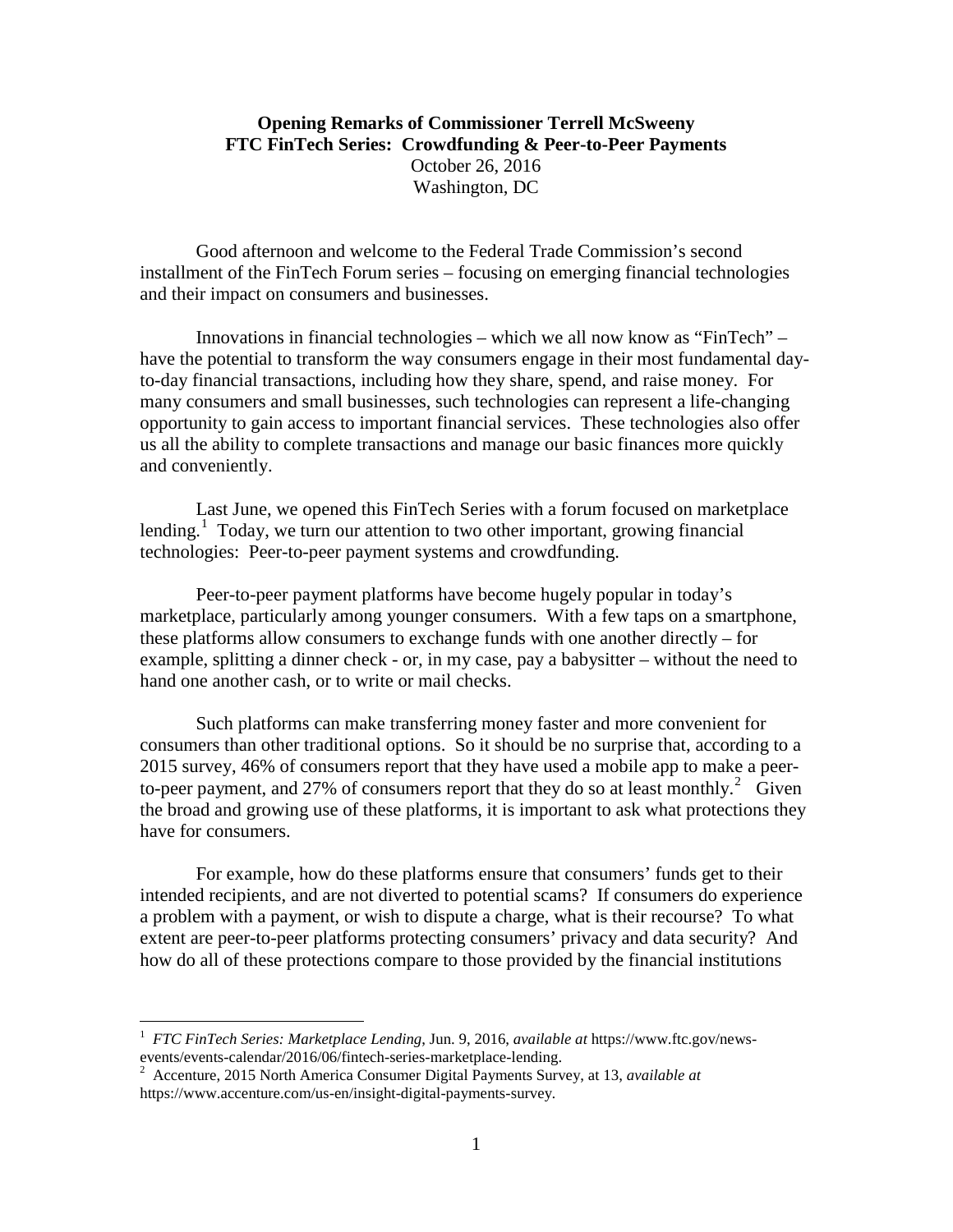and other entities that have traditionally overseen fund transfers and payments in the past?

The FTC previously explored similar questions in our 2012 workshop on the mobile payments industry,<sup>[3](#page-1-0)</sup> and our subsequent 2013 staff report on mobile payments.<sup>[4](#page-1-1)</sup> During our first panel today, we will examine these issues more closely in the context of peer-to-peer payments.

Following that discussion, we will then take a look at crowdfunding. The basic concept of crowdfunding is nothing new: For many years, some entrepreneurs and fundraisers have sought small contributions from a large number of people to finance their projects or causes. However, the emergence of online platforms has greatly expanded the use of crowdfunding as a mechanism for seeking charitable donations, financing the creation of a new project or venture, and even selling securities. The Smithsonian has even used crowdfunding platforms to fund conservation projects, including Neil Armstrong's space suit and Dorothy's ruby slippers. According to Massolution, in 2015 alone crowdfunding sites raised more than an estimated \$8 billion globally.<sup>[5](#page-1-2)</sup>

Consumers, in turn, can use online crowdfunding platforms as a way to more easily find, and contribute to, the project or causes they are passionate about. In some cases, by funding a project, consumers can get an early prototype of a product or other small reward. However, as the use of crowdfunding continues to expand and evolve, it has also attracted some scams. For example, last year the FTC brought its first-ever law enforcement action against a fraudulent crowdfunding campaign. In that case, called *Forking Path*, we alleged that the defendant claimed he was raising money from consumers to produce a board game, but instead used most of the funds for personal expenses.<sup>[6](#page-1-3)</sup>

So, today, in our second panel, we plan to dig further into both the significant promise, and the associated risks, of crowdfunding. And as a lead-in to that panel, the FTC's Office of Technology Research and Investigation will provide a presentation surveying the largest crowdfunding platforms, including the information they provide to consumers and collect from campaigns.

<span id="page-1-0"></span><sup>&</sup>lt;sup>2</sup><br>3 FTC Workshop, *Plastic... or Mobile? An FTC Workshop on Mobile Payments,* Apr. 26, 2012, *available at* https://www.ftc.gov/news-events/events-calendar/2012/04/paper-plastic-or-mobile-ftc-workshop-mobile-

<span id="page-1-1"></span>payments. <sup>4</sup> FTC Staff Report, *Paper, Plastic... or Mobile? An FTC Workshop on Mobile Payments* (Mar. 2013), *available at* https://www.ftc.gov/sites/default/files/documents/reports/paper-plastic-or-mobile-ftc-

<span id="page-1-2"></span>workshop-mobile-payments/p0124908\_mobile\_payments\_workshop\_report\_02-28-13.pdf. 5 "Trends Show Crowdfunding to Surpass VC in 2016," *Forbes*, June 9, 2015, *available at*  http://www.forbes.com/sites/chancebarnett/2015/06/09/trends-show-crowdfunding-to-surpass-vc-in-

<span id="page-1-3"></span><sup>2016/#8</sup>dc6a06444b5. 6 *FTC v. Erik Chevalier, Co.*, No. 3:15-cv-1029-AC (D. Ore. filed June 11, 2015), *available at* https://www.ftc.gov/enforcement/cases-proceedings/142-3061/erik-chevalier-forking-path.